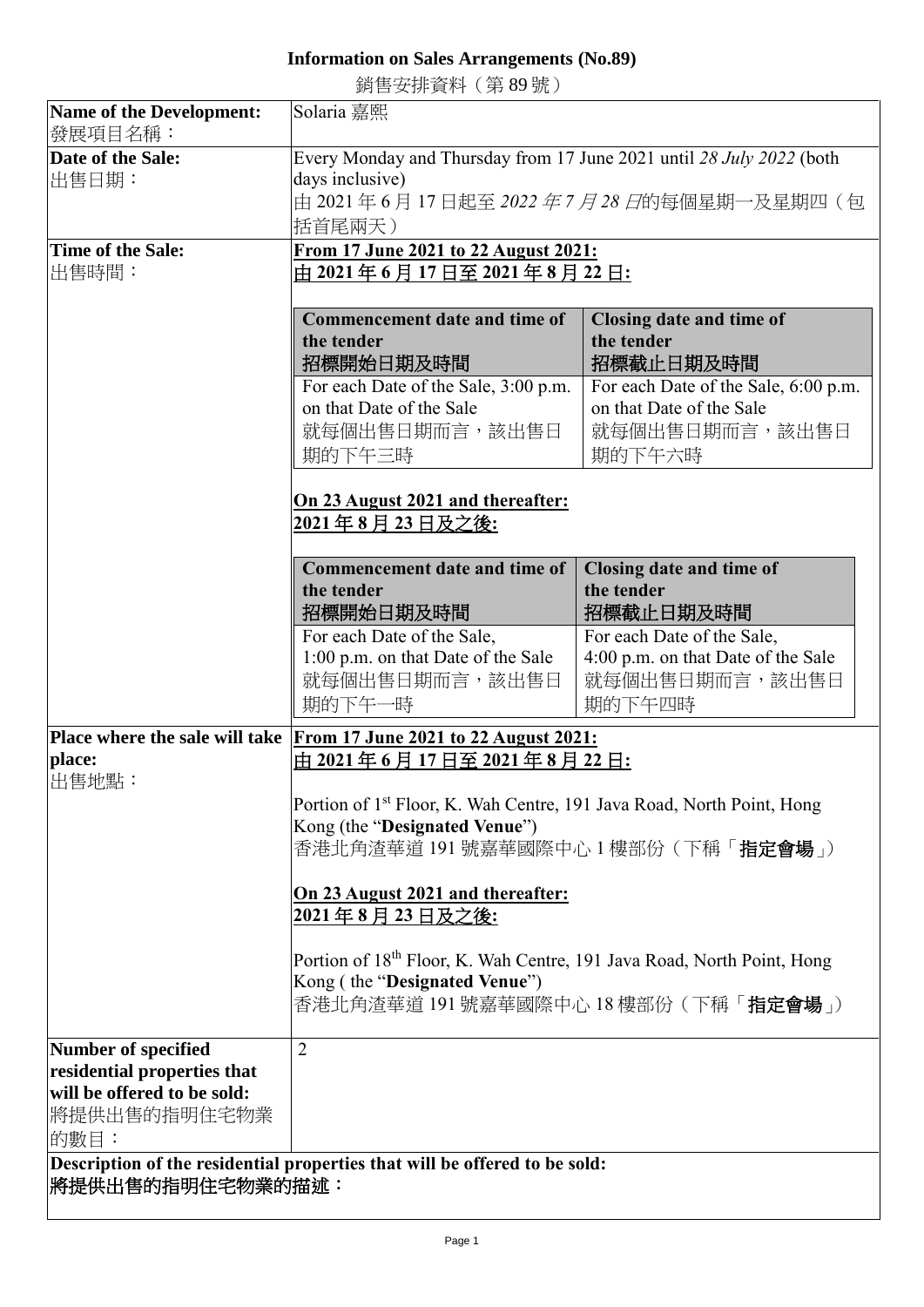The following units in the Development: 發展項目以下單位:

Flat A on 8/F of Tower 1 第一座 8 樓 A 單位 Flat A on 11/F of Tower 1 第一座 11 樓 A 單位

The method to be used to determine the order of priority in which each of the persons interested in purchasing any of the specified residential properties may select the residential property that the person wishes to purchase:

將會使用何種方法,決定有意購買該等指明住宅物業的每名人士可揀選其意欲購買的住宅物業的優先 次序:

Sale by Tender 以招標方式出售

(a). Please refer to the tender notice and other relevant tender documents ("**Tender Documents**") for details and particulars of tender (including, without limitation, the specified terms of payment). The Tender Documents will be made available for collection free of charge at the Designated Venue during the following periods (Note:- Copies of the Tender Documents will be made available on the website of the Development [\(www.solaria.com.hk\)](http://www.solaria.com.hk/) for reference only from 15 June 2021.):-

招標細節和詳情(包括但不限於指定的支付條款)請參閱招標公告及其他相關招標文件(下稱「招 標文件」)。招標文件可於以下時段於指定會場免費領取(註:招標文件副本將於 2021 年 6 月 15 日起於發展項目的網站 [\(www.solaria.com.hk\)](http://www.solaria.com.hk/) 中提供,僅供參考。):-

| <b>Tender Document</b><br>Number<br>招標文件號碼 | <b>Collection Periods</b><br>領取時段                                                                                                                                                                                                                                                                                                                                                              |
|--------------------------------------------|------------------------------------------------------------------------------------------------------------------------------------------------------------------------------------------------------------------------------------------------------------------------------------------------------------------------------------------------------------------------------------------------|
| 89                                         | From 15 June 2021 to 22 August 2021:<br>由 2021年6月15日至 2021年8月22日:<br>Every day 1:00 p.m. to 6:00 p.m. during the period from 15 June 2021 to 22 August<br>2021<br>2021年6月15日至2021年8月22日期間每天下午1時至下午6時<br>On 23 August 2021 and thereafter:<br>2021年8月23日及之後:<br>Every day 1:00 p.m. to 4:00 p.m. during the period from 23 August 2021 to 28 July<br>2022<br>2021年8月23日至2022年7月28日期間每天下午1時至下午4時 |

(b). If a tenderer is a corporation, the tenderer must be a limited company incorporated under the laws of Hong Kong.

如投標人屬法團,該投標人必須為根據香港法律註冊成立的有限公司。

The method to be used, where 2 or more persons are interested in purchasing a particular specified residential property, to determine the order of priority in which each of those persons may proceed with the purchase: 在有兩人或多於兩人有意購買同一個指明住宅物業的情況下,將會使用何種方法決定每名該等人士可 購買該物業的優先次序:

Please refer to the above method. 請參照上述方法。